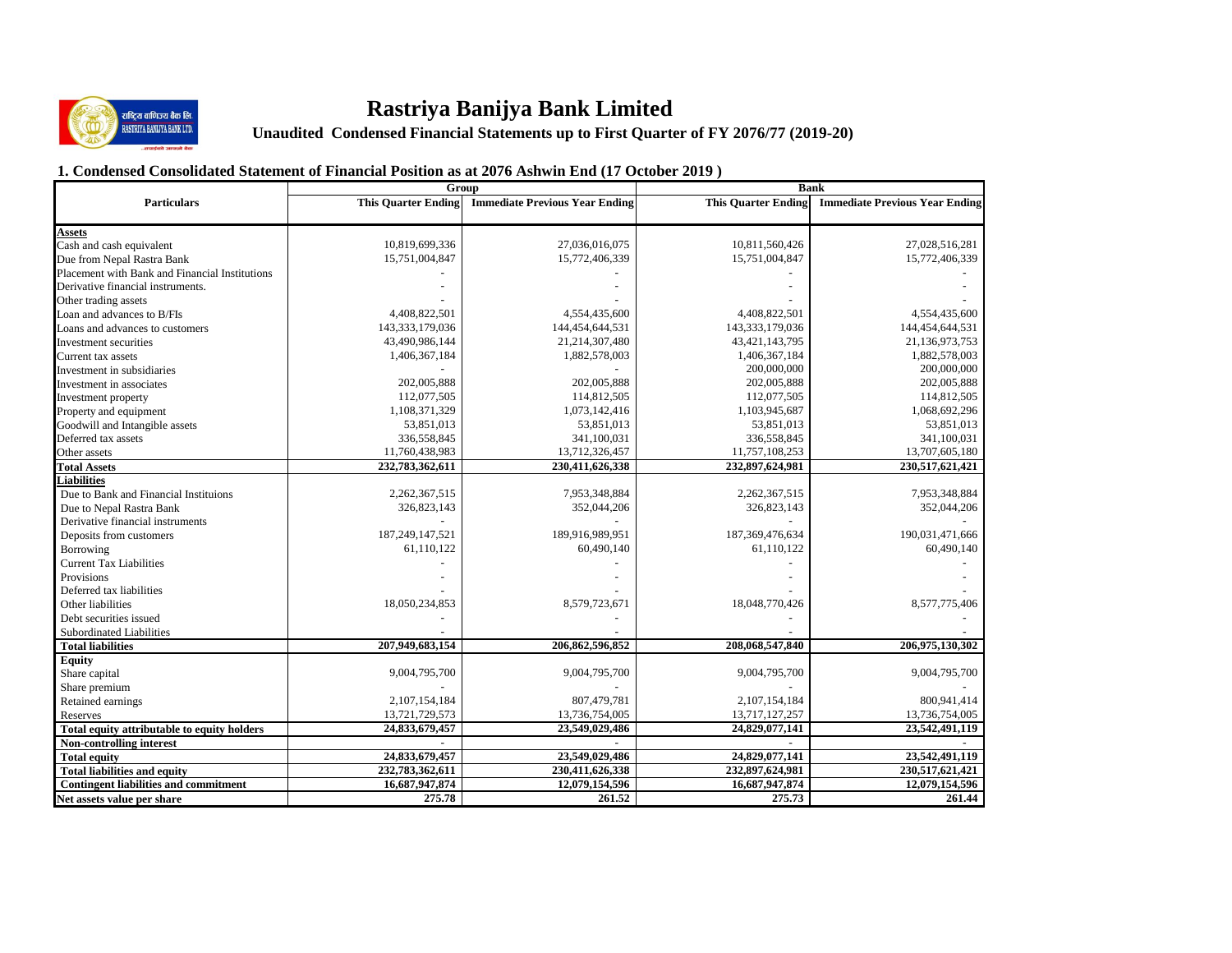|                                                                 | Group               |                                  |                            |                                  | <b>Bank</b>         |                                  |                              |                            |
|-----------------------------------------------------------------|---------------------|----------------------------------|----------------------------|----------------------------------|---------------------|----------------------------------|------------------------------|----------------------------|
| <b>Particulars</b>                                              | <b>Current Year</b> |                                  | Previous vear              |                                  | <b>Current Year</b> |                                  | <b>Previous vear</b>         |                            |
|                                                                 | <b>This Quarter</b> | <b>Upto this</b><br>quarter(YTD) | <b>This Quarter</b>        | <b>Upto this</b><br>quarter(YTD) | <b>This Quarter</b> | <b>Upto this</b><br>quarter(YTD) | <b>This Quarter</b>          | Upto this<br>quarter(YTD)  |
| Interest income                                                 | 4,048,144,030       | 4,048,144,030                    | 3,719,511,239              | 3,719,511,239                    | 4,047,385,364       | 4,047,385,364                    | 3,719,118,874                | 3,719,118,874              |
| Interest expense                                                | 1,776,831,835       | 1,776,831,835                    | 1,109,422,676              | 1,109,422,676                    | 1,779,494,438       | 1,779,494,438                    | 1,112,671,306                | 1,112,671,306              |
| Net interest income                                             | 2,271,312,196       | 2,271,312,196                    | 2,610,088,563              | 2,610,088,563                    | 2,267,890,927       | 2,267,890,927                    | 2,606,447,568                | 2,606,447,568              |
| Fees and commission income                                      | 327, 341, 243       | 327, 341, 243                    | 353,099,128                | 353,099,128                      | 326,428,573         | 326,428,573                      | 352,451,617                  | 352,451,617                |
| Fees and commission expense                                     | 33,990,804          | 33,990,804                       | 61,391,495                 | 61,391,495                       | 33,990,804          | 33,990,804                       | 61,391,495                   | 61,391,495                 |
| Net fee and commission income                                   | 293,350,438         | 293,350,438                      | 291,707,634                | 291,707,634                      | 292,437,768         | 292,437,768                      | 291,060,123                  | 291,060,123                |
| Net interest, fee and commission income                         | 2,564,662,634       | 2,564,662,634                    | 2,901,796,197              | 2,901,796,197                    | 2,560,328,695       | 2,560,328,695                    | 2,897,507,690                | 2,897,507,690              |
| Net trading income                                              | 15,770,913          | 15,770,913                       | 12,251,786                 | 12,251,786                       | 15,770,913          | 15,770,913                       | 12,251,786                   | 12,251,786                 |
| Other operating income                                          | 63,693,235          | 63,693,235                       | (1,712,765)                | (1,712,765)                      | 64,023,235          | 64,023,235                       | (1,603,094)                  | (1,603,094)                |
| <b>Total operating income</b>                                   | 2,644,126,782       | 2,644,126,782                    | 2,912,335,217              | 2,912,335,217                    | 2,640,122,843       | 2,640,122,843                    | 2,908,156,382                | 2,908,156,382              |
| Impairment charge/(reversal) for loans and other<br>losses      | (159, 231, 132)     | (159, 231, 132)                  | 251,696,746                | 251,696,746                      | (159, 231, 132)     | (159, 231, 132)                  | 251,696,746                  | 251,696,746                |
| Net operating income                                            | 2,803,357,914       | 2,803,357,914                    | 2,660,638,471              | 2,660,638,471                    | 2,799,353,975       | 2,799,353,975                    | 2,656,459,636                | 2,656,459,636              |
| <b>Operating expense</b>                                        |                     |                                  |                            |                                  |                     |                                  |                              |                            |
| Personnel expenses                                              | 849,911,191         | 849,911,191                      | 852,004,255                | 852,004,255                      | 848,136,970         | 848,136,970                      | 850,162,627                  | 850,162,627                |
| Other operating expense                                         | 292,960,958         | 292,960,958                      | 221,766,408                | 221,766,408                      | 291,928,561         | 291,928,561                      | 220,534,267                  | 220,534,267                |
| Depreciation & Amortisation                                     | 50,851,722          | 50,851,722                       | 196,999                    | 196,999                          | 50,851,722          | 50,851,722                       | 196,999                      | 196,999                    |
| <b>Operating Profit</b>                                         | 1,609,634,043       | 1,609,634,043                    | 1,586,670,809              | 1,586,670,809                    | 1,608,436,722       | 1,608,436,722                    | 1,585,565,744                | 1,585,565,744              |
| Non operating income                                            | (893, 647)          | (893, 647)                       | 18,103,948                 | 18,103,948                       | 2,330,628           | 2,330,628                        | 18,103,948                   | 18,103,948                 |
| Non operating expense                                           |                     |                                  |                            |                                  |                     |                                  |                              |                            |
| Share of profit of associates                                   |                     |                                  |                            |                                  |                     |                                  |                              |                            |
| Profit before income tax                                        | 1,608,740,395       | 1,608,740,395                    | 1,604,774,757              | 1,604,774,757                    | 1,610,767,350       | 1,610,767,350                    | 1.603.669.692                | 1.603.669.692              |
| Income tax expense<br><b>Current Tax</b>                        | 483,230,206         | 483,230,206                      | 484,595,201                | 484,595,201                      | 483,230,206         | 483,230,206                      | 484,595,201                  | 484,595,201                |
| Deferred Tax                                                    | 483,230,206         | 483,230,206                      | 314,580,376<br>170,014,824 | 314,580,376<br>170,014,824       | 483,230,206         | 483,230,206                      | 314,580,376                  | 314,580,376<br>170,014,824 |
| Profit for the period                                           | 1,125,510,190       | 1,125,510,190                    | 1,120,179,556              | 1,120,179,556                    | 1,127,537,144       | 1,127,537,144                    | 170,014,824<br>1,119,074,491 | 1,119,074,491              |
|                                                                 |                     |                                  |                            |                                  |                     |                                  |                              |                            |
| <b>Condensed Consolidated Statement of Comprehensive Income</b> |                     |                                  |                            |                                  |                     |                                  |                              |                            |
| Profit/Loss for the period                                      | 1,125,510,190       | 1,125,510,190                    | 1,120,179,556              | 1,120,179,556                    | 1,127,537,144       | 1,127,537,144                    | 1,119,074,491                | 1,119,074,491              |
| Other Comprehensive Income                                      |                     |                                  |                            |                                  |                     |                                  |                              |                            |
| <b>Total Comprehensive Income</b>                               | 1,125,510,190       | 1,125,510,190                    | 1,120,179,556              | 1,120,179,556                    | 1,127,537,144       | 1,127,537,144                    | 1,119,074,491                | 1,119,074,491              |
| Basic earnings per share<br>Diluted earnings per share          |                     | 12.50<br>12.50                   |                            | 12.44<br>12.44                   |                     | 12.52<br>12.52                   |                              | 12.43<br>12.43             |
| Profit attributable to:                                         |                     |                                  |                            |                                  |                     |                                  |                              |                            |
| Equity holders of the Bank<br>Non-controlling interest          | 1,125,510,190       | 1,125,510,190                    | 1,120,179,556              | 1,120,179,556                    | 1,127,537,144       | 1,127,537,144                    | 1,119,074,491                | 1,119,074,491              |
| <b>Total</b>                                                    | 1.125.510.190       | 1.125.510.190                    | 1.120.179.556              | 1.120.179.556                    | 1.127.537.144       | 1.127.537.144                    | 1.119.074.491                | 1.119.074.491              |

**2. Condesnsed Consolidated Statement of Profit or Loss for the First Quarter ended on 2076 Ashwin End (17 October 2019 ).**